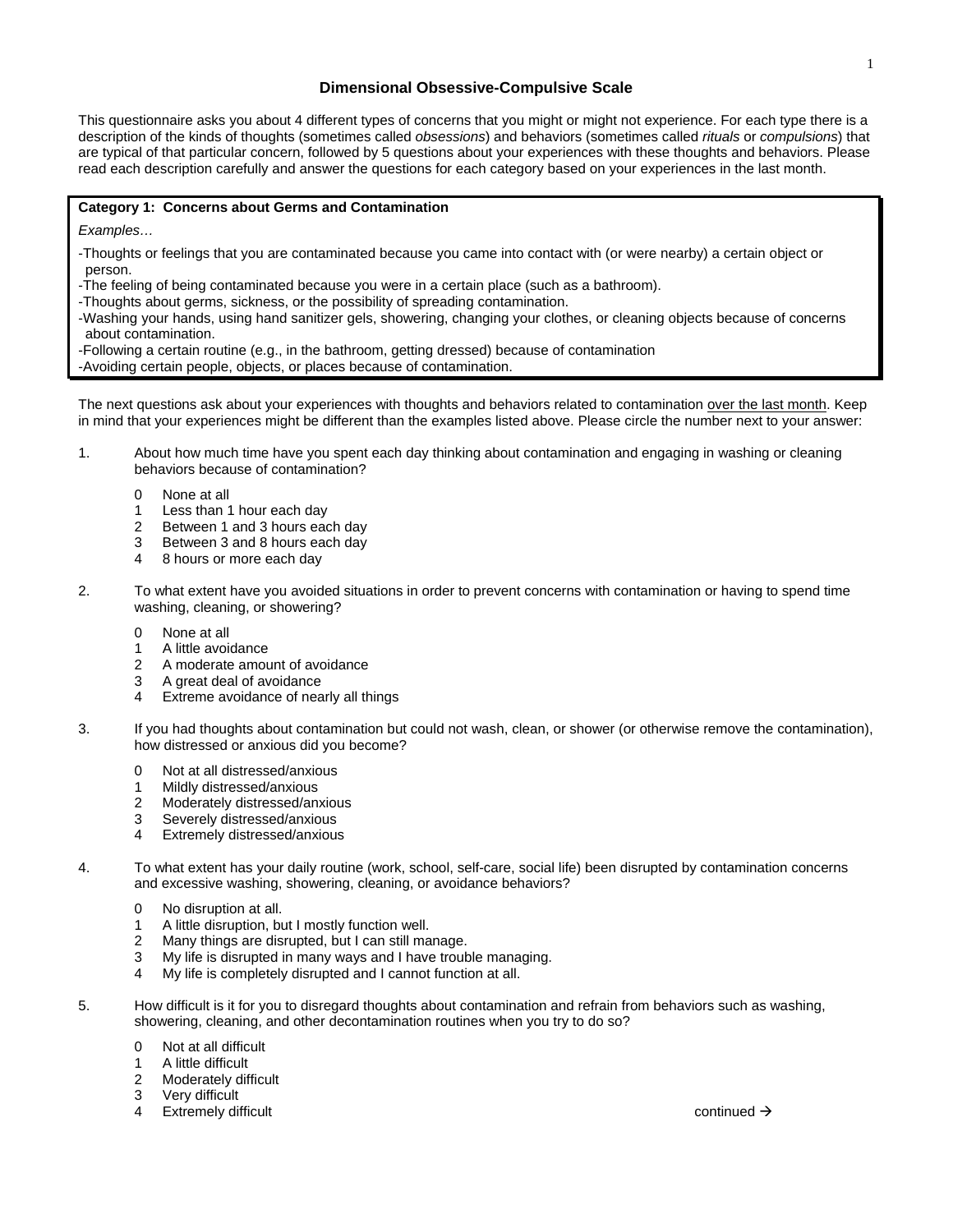## **Category 2: Concerns about being Responsible for Harm, Injury, or Bad Luck**

*Examples…* 

-A doubt that you might have made a mistake that could cause something awful or harmful to happen.

-The thought that a terrible accident, disaster, injury, or other bad luck might have occurred and you weren't careful enough to prevent it.

-The thought that you could prevent harm or bad luck by doing things in a certain way, counting to certain numbers, or by avoiding certain "bad" numbers or words.

-Thought of losing something important that you are unlikely to lose (e.g., wallet, identify theft, papers).

-Checking things such as locks, switches, your wallet, etc. more often than is necessary.

-Repeatedly asking or checking for reassurance that something bad did not (or will not) happen.

-Mentally reviewing past events to make sure you didn't do anything wrong.

-The need to follow a special routine because it will prevent harm or disasters from occurring.

-The need to count to certain numbers, or avoid certain bad numbers, due to the fear of harm.

The next questions ask about your experiences with thoughts and behaviors related to harm and disasters over the last month. Keep in mind that your experiences might be slightly different than the examples listed above. Please circle the number next to your answer:

- 1. About how much time have you spent each day thinking about the possibility of harm or disasters and engaging in checking or efforts to get reassurance that such things do not (or did not) occur?
	- 0 None at all
	- 1 Less than 1 hour each day
	- 2 Between 1 and 3 hours each day
	- 3 Between 3 and 8 hours each day
	- 4 8 hours or more each day
- 2. To what extent have you avoided situations so that you did not have to check for danger or worry about possible harm or disasters?
	- 0 None at all
	- 1 A little avoidance
	- 2 A moderate amount of avoidance
	- 3 A great deal of avoidance
	- 4 Extreme avoidance of nearly all things
- 3. When you think about the possibility of harm or disasters, or if you cannot check or get reassurance about these things, how distressed or anxious did you become?
	- 0 Not at all distressed/anxious
	- 1 Mildly distressed/anxious
	- 2 Moderately distressed/anxious
	- 3 Severely distressed/anxious
	- 4 Extremely distressed/anxious
- 4. To what extent has your daily routine (work, school, self-care, social life) been disrupted by thoughts about harm or disasters and excessive checking or asking for reassurance?
	- 0 No disruption at all.
	- 1 A little disruption, but I mostly function well.
	- 2 Many things are disrupted, but I can still manage.
	- 3 My life is disrupted in many ways and I have trouble managing.
	- 4 My life is completely disrupted and I cannot function at all.
- 5. How difficult is it for you to disregard thoughts about possible harm or disasters and refrain from checking or reassurance-seeking behaviors when you try to do so?
	- 0 Not at all difficult
	- 1 A little difficult
	- 2 Moderately difficult
	- 3 Very difficult
	- 4 Extremely difficult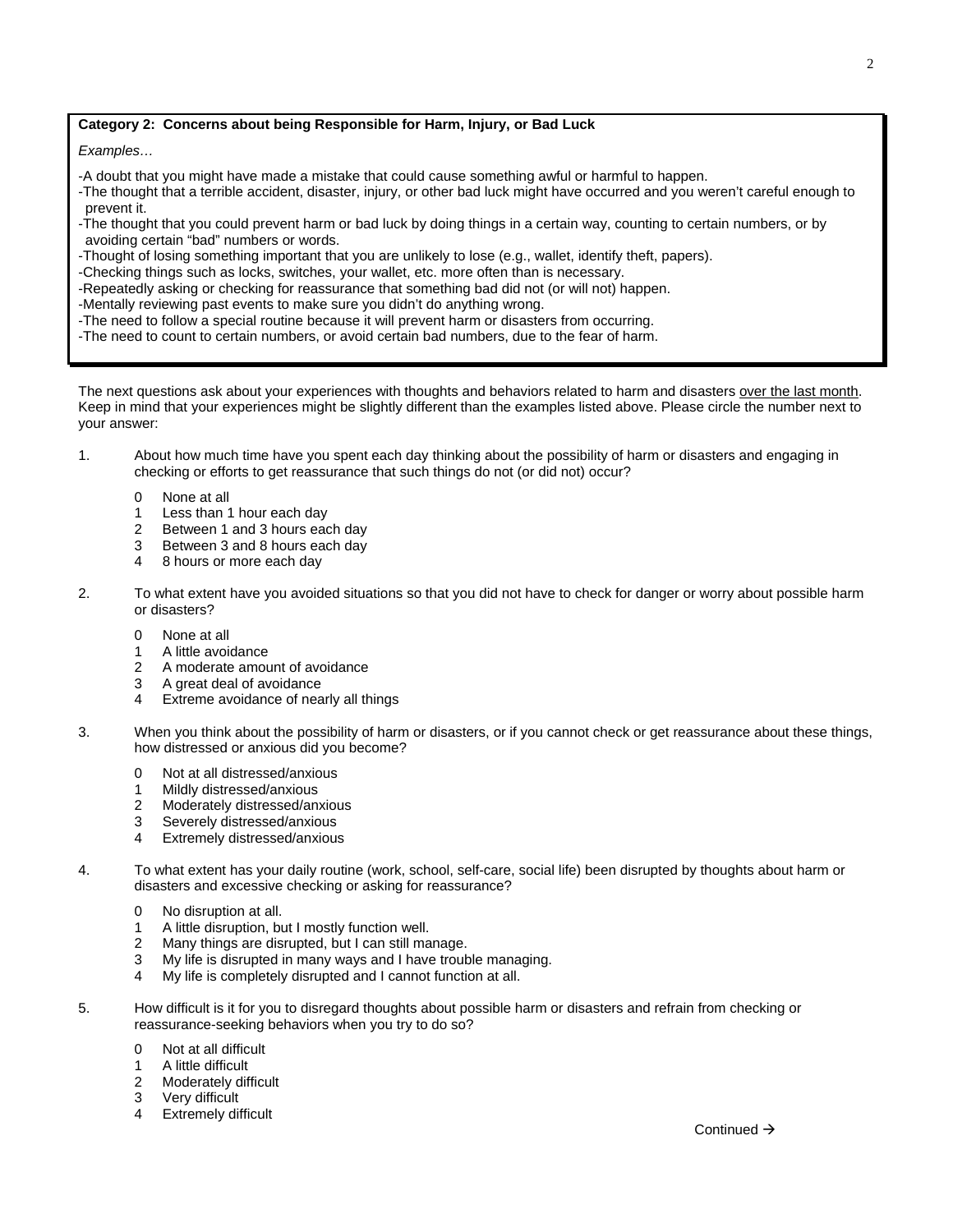## **Category 3: Unacceptable Thoughts**

*Examples…*

-Unpleasant thoughts about sex, immorality, or violence that come to mind against your will. -Thoughts about doing awful, improper, or embarrassing things that you don't really want to do. -Repeating an action or following a special routine because of a bad thought. -Mentally performing an action or saying prayers to get rid of an unwanted or unpleasant thought. -Avoidance of certain people, places, situations or other triggers of unwanted or unpleasant thoughts

The next questions ask about your experiences with unwanted thoughts that come to mind against your will and behaviors designed to deal with these kinds of thoughts over the last month. Keep in mind that your experiences might be slightly different than the examples listed above. Please circle the number next to your answer:

- 1. About how much time have you spent each day with unwanted unpleasant thoughts and with behavioral or mental actions to deal with them?
	- 0 None at all
	- 1 Less than 1 hour each day
	- 2 Between 1 and 3 hours each day
	- 3 Between 3 and 8 hours each day
	- 4 8 hours or more each day
- 2. To what extent have you been avoiding situations, places, objects and other reminders (e.g., numbers, people) that trigger unwanted or unpleasant thoughts?
	- 0 None at all
	- 1 A little avoidance
	- 2 A moderate amount of avoidance
	- 3 A great deal of avoidance
	- 4 Extreme avoidance of nearly all things
- 3. When unwanted or unpleasant thoughts come to mind against your will how distressed or anxious did you become?
	- 0 Not at all distressed/anxious
	- 1 Mildly distressed/anxious
	- 2 Moderately distressed/anxious
	- 3 Severely distressed/anxious
	- 4 Extremely distressed/anxious
- 4. To what extent has your daily routine (work, school, self-care, social life) been disrupted by unwanted and unpleasant thoughts and efforts to avoid or deal with such thoughts?
	- 0 No disruption at all.
	- 1 A little disruption, but I mostly function well.
	- 2 Many things are disrupted, but I can still manage.
	- 3 My life is disrupted in many ways and I have trouble managing.
	- 4 My life is completely disrupted and I cannot function at all.
- 5. How difficult is it for you to disregard unwanted or unpleasant thoughts and refrain from using behavioral or mental acts to deal with them when you try to do so?
	- 0 Not at all difficult
	- 1 A little difficult
	- 2 Moderately difficult
	- 3 Very difficult
	- 4 Extremely difficult

Continued  $\rightarrow$